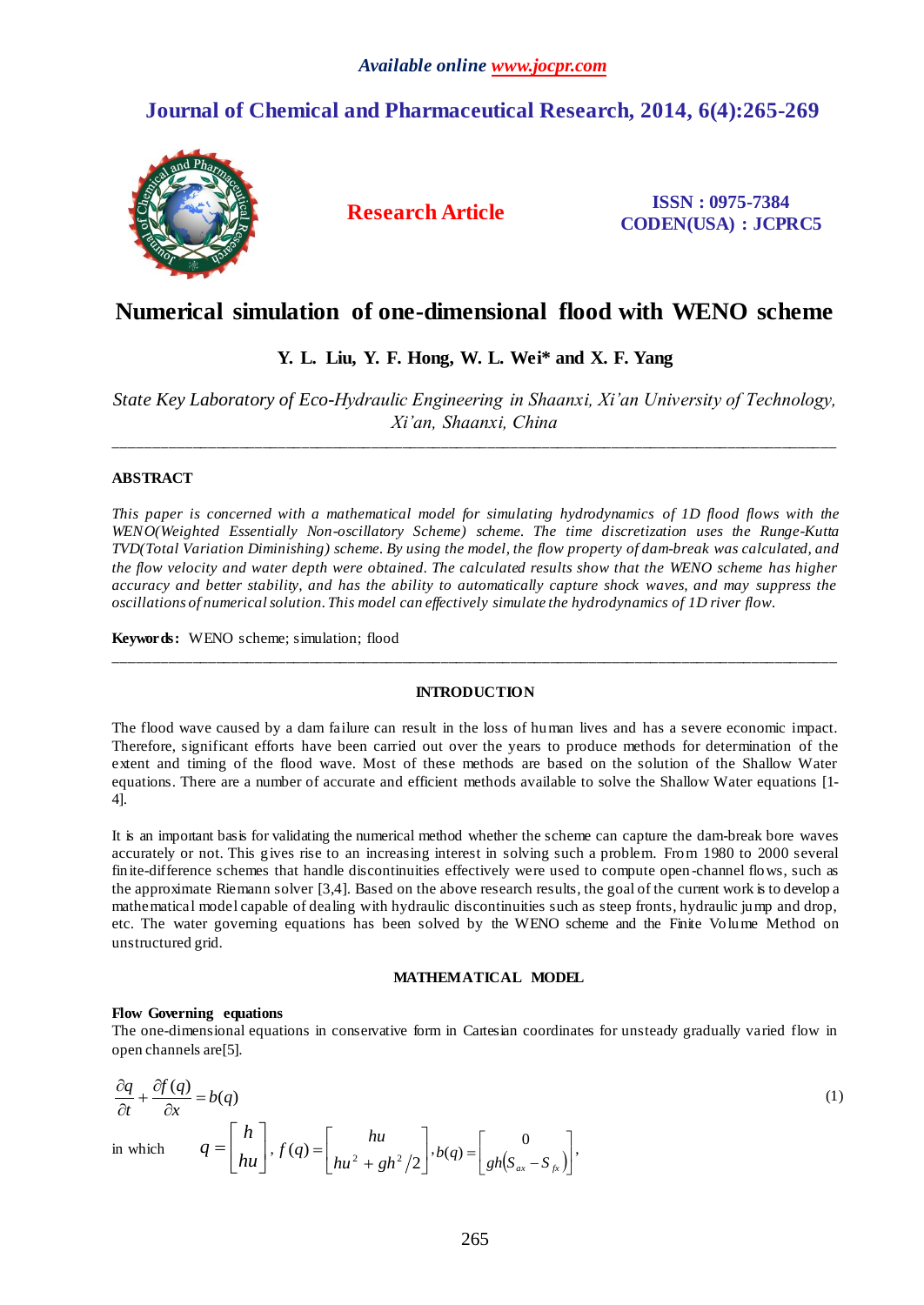and  $q$  is the conservation physical quantity;  $f(q)$  is the flux vector in  $x$  direction;  $b(q)$  is the source term vector;  $h$ is flow depth; *u* is depth-averaged velocity in the *x*-direction; *g* is the gravity acceleration;  $S_{ox}$  is the channel bottom slope in the *x*-direction and is defined as  $S_{ox} = -\partial Z_0/\partial x$ , where  $Z_0$  is the bottom elevation; and  $S_{fx}$  is the friction slope in the *x*-direction, computed using the steady state friction formula  $S_{fx} = (n^2 u \sqrt{u^2 + v^2})/h^{4/3}$ , in which *n* is the Manning's roughness coefficient.

*\_\_\_\_\_\_\_\_\_\_\_\_\_\_\_\_\_\_\_\_\_\_\_\_\_\_\_\_\_\_\_\_\_\_\_\_\_\_\_\_\_\_\_\_\_\_\_\_\_\_\_\_\_\_\_\_\_\_\_\_\_\_\_\_\_\_\_\_\_\_\_\_\_\_\_\_\_\_*

## **Discretization of the flow equation**

The integral discretization of Eq. (1) leads to:  
\n
$$
q_i^{n+1} = q_i^n - \lambda \Big( f(\overline{q})_{i+1/2}^n - f(\overline{q})_{i-1/2}^n \Big) + \Delta t b_i
$$
\n(2)

in which  $q^n$  and  $q^{n+1}$  are the conservation variables for *n* and *n*+1 time steps;  $\lambda = \Delta t / \Delta x$ ;  $\Delta t$  is time step;  $\Delta x$  is space step; superscript *n* indicates the time layer; subscript *i* denotes space node;  $\bar{f}_{i+}^n$  $\bar{f}_{i+1/2}^{\,n}$  and  $\bar{f}_{i-}^{\,n}$  $f_{i-1/2}^n$  are the numerical flux in equation (1).

The key problem of solution of Eq. (2) is to determine the normal flux of  $f(q)$ . The values of *q* or *q* may be discontinuous on the contacting surface of the control volumes, which is a FVM discontinuous problem, and brings difficulties to the solution of  $f(q)$ , and is written as  $f(q) = f(q_L, q_R)$ . The computation of the normal flux  $f(q)$ has two important aspects: one is the computation of  $f(q_L, q_R)$ , the other is the computation of  $q_L$  and  $q_R$  (usually is called reconstruction).

#### **Solution of normal fluxes using FDS(Flux Difference Splitting)**

The computation of transformation normal fluxes on crossing unit boundary uses Roe's average FDS method [6]:

$$
f\left(\overline{q}\right) = \frac{1}{2} \left\{ f\left(q_{i+1/2}^{L}\right) + f\left(q_{i+1/2}^{R}\right) - \left|\tilde{a}\right| \left(q_{i+1/2}^{R} - q_{i+1/2}^{L}\right) \right\}
$$
\n(3)

where the Roe's speed is  $\tilde{a} = \frac{f(q_{i+l/2}^R) - f(q_{i+l/2}^L)}{f(q_{i+l/2}^L)}$  $q_{i+1/2} - q_{i+1/2}$  $\binom{R}{i+1/2} - f\left(q_{i+1}^L\right)$  $\frac{R}{i+1/2} - q_{i+1}^L$  $\tilde{a} = \frac{f\left(q_{i+l/2}^R\right)-f\left(q_{i+l/2}^L\right)}{q_{i+l/2}^R-q_{i+l/2}^L}$  $n_{+1/2}^{\kappa}-q_{i+1/2}^L$  $\overline{\phantom{0}}$  $=\frac{f'(q_{i+1/2})}{q_{i+1/2}^R-q_{i+1/2}^R}$ ,and  $q_{i+1/2}^L$  $q_{i+1/2}^L$  and  $q_{i+1/2}^R$  $q_{i+1/2}^R$  are the values of  $q$  at the left and

right sides of the point  $x_{i+1/2}$ , respectively; thus the normal flux of the discretization equation (3) may be obtained. The values of  $q_{i+1/2}^{\mu}$  $q^L_{i+1/2}$  and  $q^R_{i+1/2}$  $q_{i+l/2}^R$  are obtained by weighting and arraying the stencils with the WENO scheme.

## **Restructuring of WENO scheme**

Now the application of the WENO scheme is explained by the computation of  $q_{i+1/2}^L$  $q^L_{i+1/2}$  .

The idea used in the WENO schemes is: Given the stencil size *k,* supposing the *k* candidate stencils  $S_r(i) = \{x_{i-r}, \dots, x_{i-r+k-1}\}\$ ,  $r = 0, \dots, k-1$ , the *k* kinds of different restructuring ways may be obtained:  $(r)$   $\sum_{k=1}^{k-1}$  $\frac{1}{2} - \sum_{j=0}$  $\sum_{i+1/2}^{(r)} = \sum_{j=0}^{k-1} c_{rj} \overline{q}_{i-r+j}$  $q_{i+1}^{(r)} = \sum_{i=1}^{k-1} c_{ri} q^{r}$  $\overline{r}_{t+1/2}^{(r)} = \sum_{j=0}^{r} c_{rj} \overline{q}_{i-r+j}, \ r = 0, \cdots, k-1,$ (4)

Three possible interpolation stencils are:

$$
S_0 = \left\{ \overline{q}_{i-2}, \overline{q}_{i-1}, \overline{q}_i \right\}, \quad S_1 = \left\{ \overline{q}_{i-1}, \overline{q}_i, \overline{q}_{i+1} \right\} \text{ and } S_2 = \left\{ \overline{q}_i, \overline{q}_{i+1}, \overline{q}_{i+2} \right\}
$$

The choice of stencil is shown in Figure 1: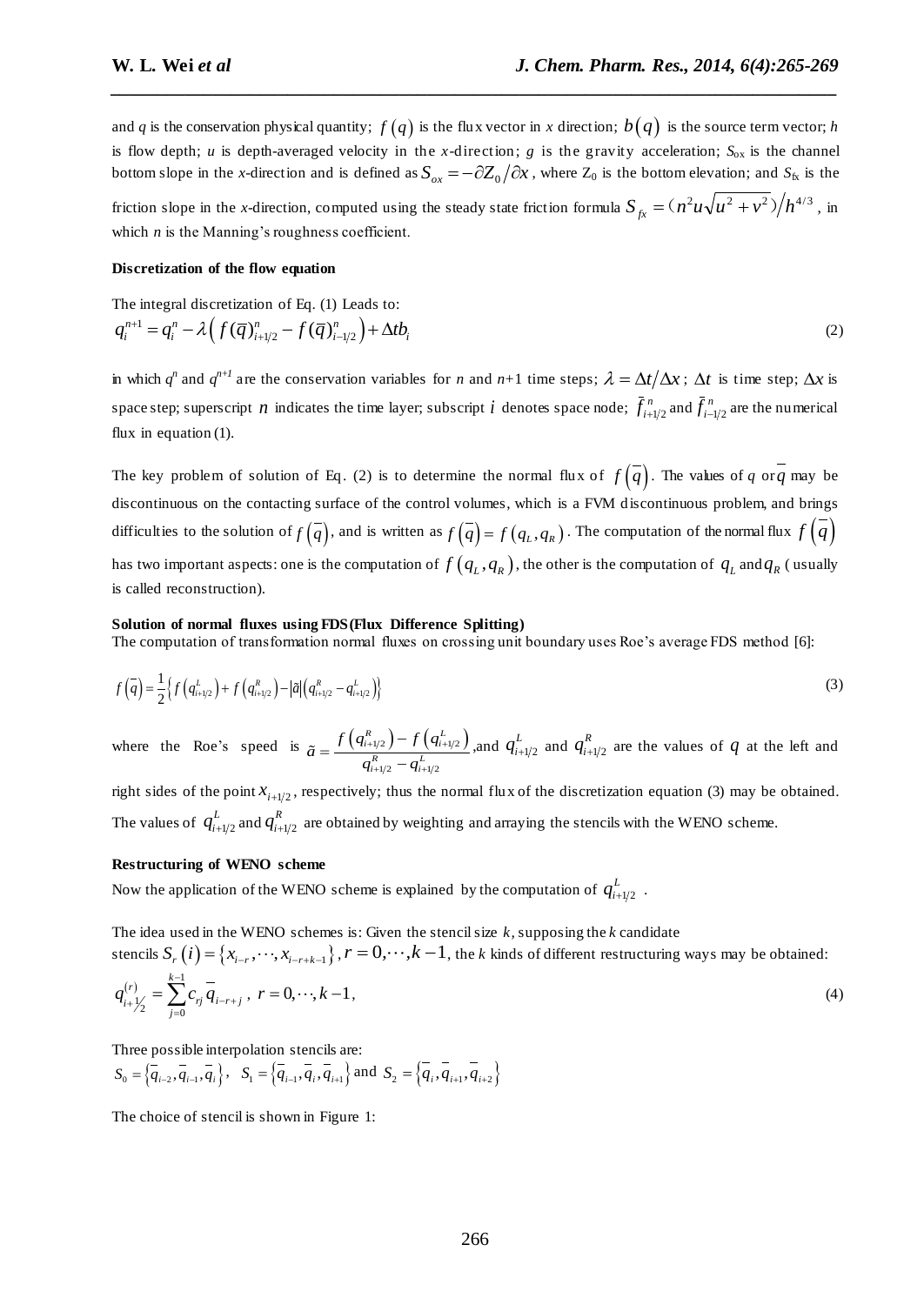

**Fig.1 Stencil option of WENO scheme**

*\_\_\_\_\_\_\_\_\_\_\_\_\_\_\_\_\_\_\_\_\_\_\_\_\_\_\_\_\_\_\_\_\_\_\_\_\_\_\_\_\_\_\_\_\_\_\_\_\_\_\_\_\_\_\_\_\_\_\_\_\_\_\_\_\_\_\_\_\_\_\_\_\_\_\_\_\_\_*

The expressions for  $q_{n+1}^{(r)}$  $\frac{1}{2}$ *r*  $q_{i+\frac{1}{2}}^{(r)}$  are:

$$
q_{i+\frac{1}{2}}^{(0)} = \frac{1}{3}\overline{q}_{i-2} - \frac{7}{6}\overline{q}_{i-1} + \frac{11}{6}\overline{q}_{i} + \frac{11}{2} = -\frac{1}{6}\overline{q}_{i-1} + \frac{5}{6}\overline{q}_{i} + \frac{1}{3}\overline{q}_{i+1} + \frac{1}{6}\overline{q}_{i+1} + \frac{1}{3}\overline{q}_{i+1} + \frac{1}{3}\overline{q}_{i+1} + \frac{1}{6}\overline{q}_{i+1} - \frac{1}{6}\overline{q}_{i+2} + \frac{1}{6}\overline{q}_{i+2} + \frac{1}{6}\overline{q}_{i+1} - \frac{1}{6}\overline{q}_{i+2} + \frac{1}{6}\overline{q}_{i+1} + \frac{1}{6}\overline{q}_{i+1} + \frac{1}{6}\overline{q}_{i+1} + \frac{1}{6}\overline{q}_{i+1} + \frac{1}{6}\overline{q}_{i+1} + \frac{1}{6}\overline{q}_{i+1} + \frac{1}{6}\overline{q}_{i+1} + \frac{1}{6}\overline{q}_{i+1} + \frac{1}{6}\overline{q}_{i+1} + \frac{1}{6}\overline{q}_{i+1} + \frac{1}{6}\overline{q}_{i+1} + \frac{1}{6}\overline{q}_{i+1} + \frac{1}{6}\overline{q}_{i+1} + \frac{1}{6}\overline{q}_{i+1} + \frac{1}{6}\overline{q}_{i+1} + \frac{1}{6}\overline{q}_{i+1} + \frac{1}{6}\overline{q}_{i+1} + \frac{1}{6}\overline{q}_{i+1} + \frac{1}{6}\overline{q}_{i+1} + \frac{1}{6}\overline{q}_{i+1} + \frac{1}{6}\overline{q}_{i+1} + \frac{1}{6}\overline{q}_{i+1} + \frac{1}{6}\overline{q}_{i+1} + \frac{1}{6}\overline{q}_{i+1} + \frac{1}{6}\overline{q}_{i+1} + \frac{1}{6}\overline{q}_{i+1} + \frac{1}{6}\overline{q}_{i+1} + \frac{1}{6}\overline{q}_{i+1} + \frac{1}{6}\overline{q}_{i+1} + \frac{1}{6
$$

The definitions of coefficients are in literature [7].

These optimized schemes for all the *k* candidate stencils are then convexly combined to obtain the W ENO schemes. The WENO schemes use all the values of  $q_{i+\frac{1}{2}}^{(r)}$ *r*  $q_{i+\frac{1}{2}}^{(r)}$  to combine convexly to compute  $q_{i+\frac{1}{2}}^{L}$  $q^L_{i+1/2}$  .

$$
q_{i+\frac{1}{2}}^{L} = \sum_{r=0}^{k-1} \omega_r \overline{q}_{i+\frac{1}{2}}^{-(r)} \tag{6}
$$

in which  $\omega_r$  is the weight.

## Determination of Weight  $\omega_r$

In order to satisfy the stability and the compatibility, we request  $\omega_r \ge 0$  and  $\sum_{n=1}^{k-1}$  $\overline{a}$  $\int\limits_{-r}^{1} \omega_r =$ 0 1 *k r*  $\omega_r = 1$ . Further said that if the function  $\,q(x)$  in all stencils is a smooth function, then the constant  $\,d_{_{r}}$  exists and satisfies:

$$
q_{i+\frac{1}{2}}^{L} = \sum_{r=0}^{k-1} d_r q_{i+\frac{1}{2}}^{(r)} = q\left(x_{i+\frac{1}{2}}\right) + O\left(\Delta^{2k-1}\right)
$$
\n(7)

After the simple algebraic operation, these coefficients in Eq.(8) may be determined and satisfies  $\sum d_k^r = 1$ 1  $\sum_{k=0}^{r-1} d_k^r =$ = *r k*  $d_k^r = 1$ .

Under the smooth function situation, we have  $\omega_r = d_r + O(\Delta x^{k-1})$ , *r*=0,…,*k*-1. In order to make the calculation more effectively, we may use the following form the weight  $\omega_r = \alpha_r / \sum_{r=1}^{k-1}$  $\overline{a}$  $=\alpha_r\bigg/\sum_{k=1}^{k-1}$  $\mathbf{0}$ *k*  $\omega_r = \alpha_r \bigg/ \sum_{s=0}^{k-1} \alpha_s \;\; \omega_r = \alpha_r \bigg/ \sum_{s=0}^{k-1}$  $\overline{a}$  $=\alpha_r\bigg/\sum_{k=1}^{k-1}$  $\mathbf{0}$ *k*  $\omega_r = \alpha_r / \sum_{s=0}^{k-1} \alpha_s, \quad r = 0, \dots, k-1,$  $\alpha_r = d_r/(\varepsilon + \beta_r)^2$ , in which  $\varepsilon$  is a real number, generally takes  $\varepsilon = 10^{-6}$ , to avoid the denominator being zero.  $\beta_k$  is called "the smooth factor" as a measure of smooth of the *kth* possible interpolation region, and its formula is given in Literature [8](Wei, 2001) .

The third-order mathematical expression for the computation of  $q_{i+1/2}^L$  is:

The third-order mathematical expression for the computation of 
$$
q_{i+1/2}^{\perp}
$$
 is:  
\n
$$
q_{i+\frac{1}{2}}^{\perp} = \omega_0 * q_{i+\frac{1}{2}}^{(0)} + \omega_1 * q_{i+\frac{1}{2}}^{(1)} + \omega_2 * q_{i+\frac{1}{2}}^{(2)}
$$
\n(8)

 $1/2$  $q_{i+l/2}^R$  is computed by the similar solution method.

After the solutions of  $q_{i+1/2}^L$  $q^L_{i+1/2}$  and  $q^R_{i+1/2}$  $q_{i+1/2}^R$ , the normal fluxes may be obtained by the Roe's average flux- differencingsplitting method.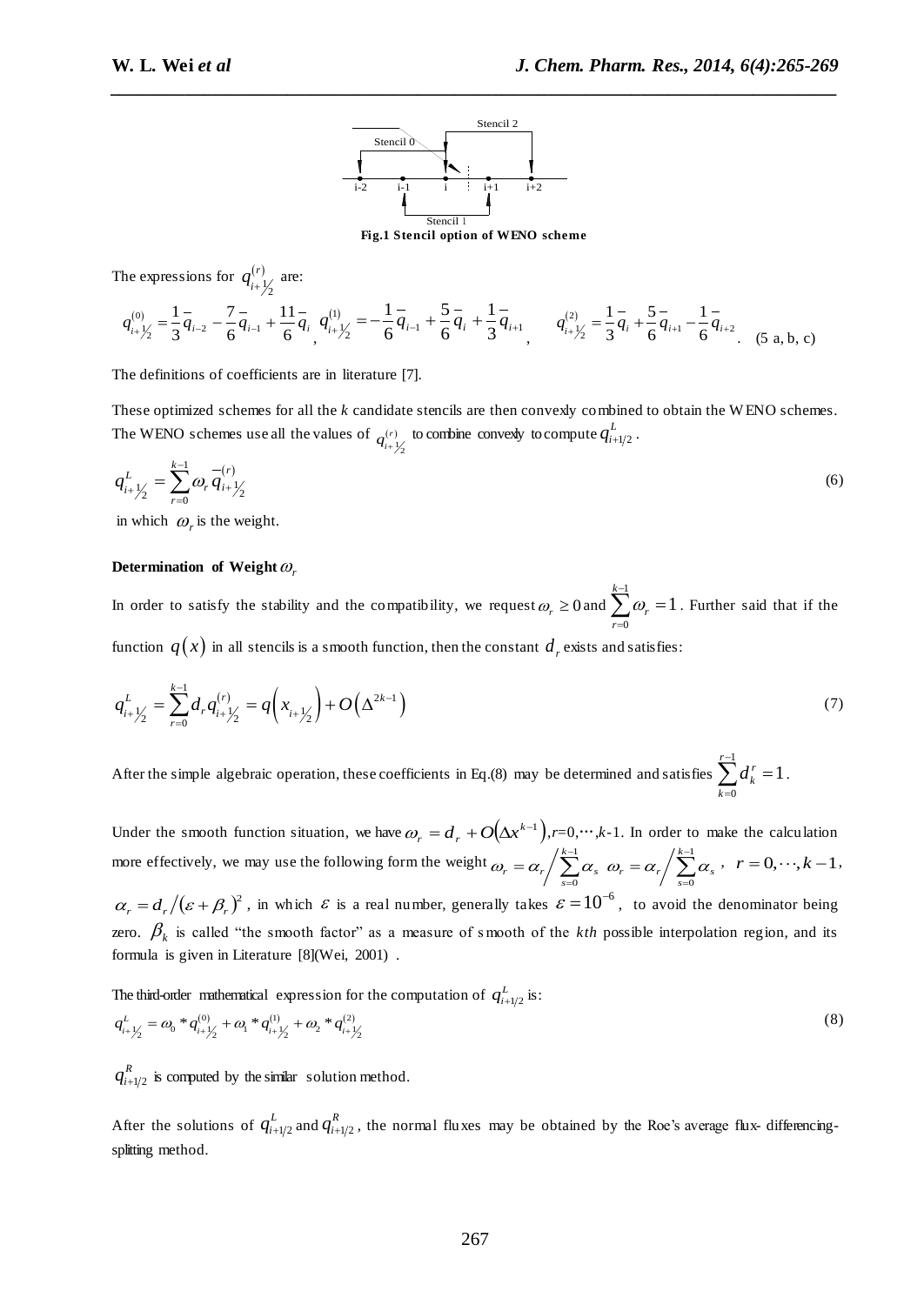#### **Time processing**

Time processing may use the Rugge-Kutta method with the nature of TVD, for example, regarding the time for *mth* order,  $q^{(i)} = \sum_{k=1}^{i=1} \Bigl( \alpha_{ik} q^{(k)} + \Delta t \beta_{ik} L\Bigl(q^{(k)}\Bigr) \Bigr),$  $\mathbf{0}$  $q^{(i)} = \sum_{k=0}^{i=1} (\alpha_{ik} q^{(k)} + \Delta t \beta_{ik} L (q^{(k)})$  $=\sum_{k=0}^{i=1} \Bigl(\alpha_{ik}q^{(k)} + \Delta t \beta_{ik} L(q^{(k)})\Bigr), i = 1, \cdots, m$ . At initial time step  $q^{(0)} = q^n$  , after finishing one timestep calculation,  $q^{(m)} = q^{n+1}$ .

*\_\_\_\_\_\_\_\_\_\_\_\_\_\_\_\_\_\_\_\_\_\_\_\_\_\_\_\_\_\_\_\_\_\_\_\_\_\_\_\_\_\_\_\_\_\_\_\_\_\_\_\_\_\_\_\_\_\_\_\_\_\_\_\_\_\_\_\_\_\_\_\_\_\_\_\_\_\_*

#### **One-Dimensional Dam-Break Simulation**

The scenario considered here was the total and instantaneous dam-failure on a flat and frictionless bed. This provides an ideal benchmark test case for shock-capturing schemes since analytical solution has been known. Figure 2 shows the illustration of the dam-break problem, where the initial upstream water depth was  $h_1 = 10$  m, and the

downstream water depth was  $h_0$ =1.The length of the computational region is 200m, and the dam was located at

*x*=200 m. The grid spacing was 1 m. The time step was 1 s. Figure 3 shows the water surface position, and Figure 4 shows the velocity distribution, 7.0s after dam failure by using the model, where the solid line represents the analytical solution and the circle points illustrate the predicted results. It can be seen that the shallower the downstream water depth, then the faster the flood wave travels. The agreement between the analytical and numerical solutions is satisfactory.



**Fig.2 Illustration of the dam-break problem**



#### **CONCLUSION**

The WENO scheme can be employed for the solution of one-dimensional flow equations written in conservative form, and can effectively simulate the rapidly varying water waves. The proposed mathematical model can